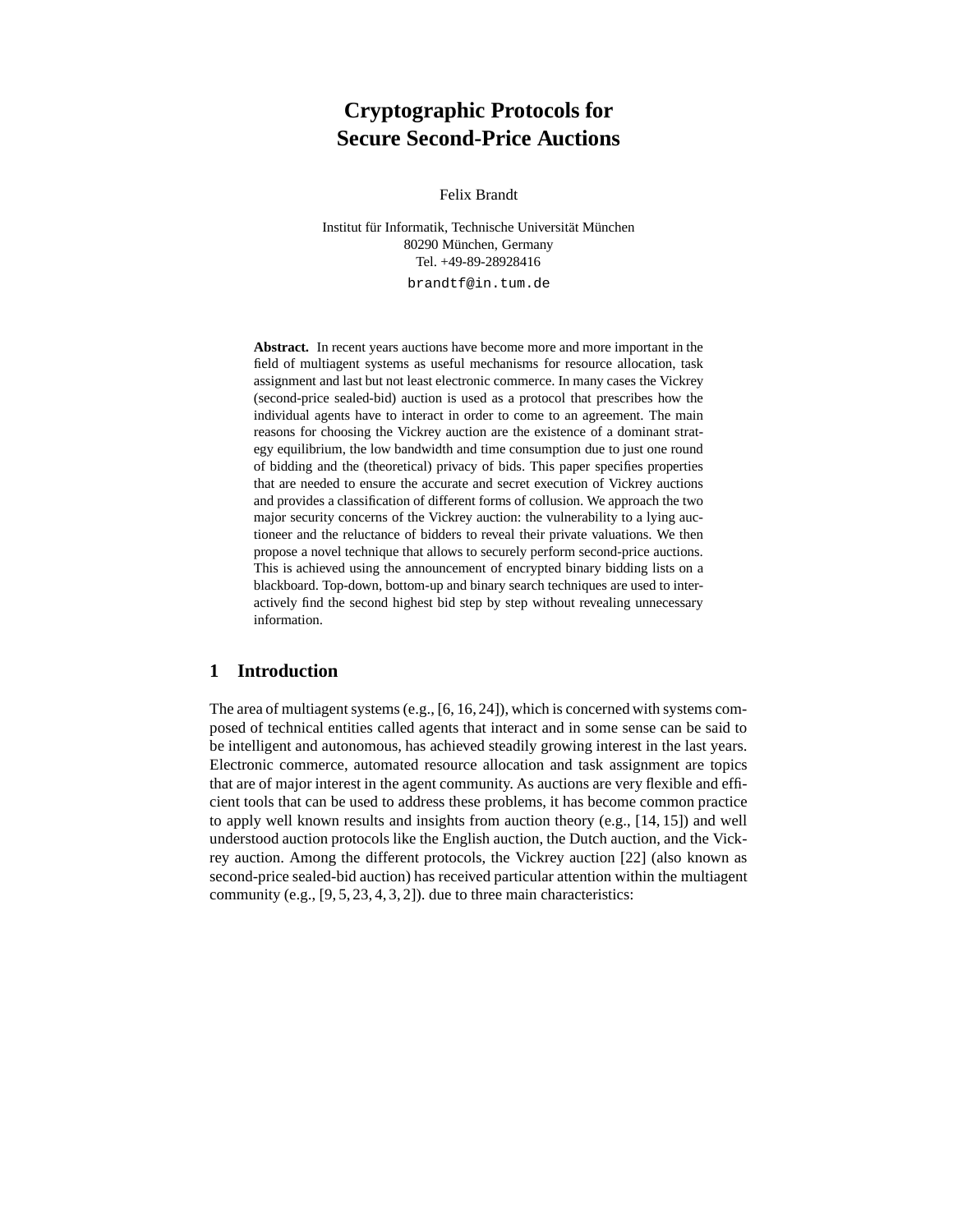- **–** it requires low bandwidth and time consumption
- **–** it possesses a dominant strategy, namely, to bid one's true valuation<sup>1</sup>
- **–** it is a sealed-bid auction; bids (expressing private values) remain secret

These characteristics make the Vickrey auction protocol particularly appealing from the point of view of automation. The Vickrey auction, in its original formulation and as it is used for *selling goods* or *resource allocation*, works as follows: each bidder makes a sealed bid expressing the amount he is willing to pay, and the bidder who submits the highest bid wins the auction; the price to be payed by the winner is equal to the second highest bid. In *task assignment scenarios* the Vickrey auction works exactly the other way round (and for that reason is often referred to as reverse Vickrey auction): each bidder willing to execute a task makes a bid expressing the amount he wants to be payed for task execution, and the bidder submitting the lowest bid wins the auction; the winner receives an amount equaling the second lowest bid (and his payoff thus is the second lowest bid minus his prime costs for execution). If there is more than one winning bid, the winner is picked randomly. As the standard and the reverse auction are fully analogical, all presented considerations and techniques do hold for both formulations of the Vickrey auction.

Despite its impressive theoretical properties, the Vickrey auction is rarely used in practice. This problem has been addressed several times [18, 19, 17] and it is an undisputed fact that the Vickrey auction's sparseness is due to two major reasons. First, the proper execution of a Vickrey auction depends on the truthfulness of the auctioneer. The highest bidder has to trust the auctioneer when he is told the second highest bid. There is a great risk of an insincere auctioneer overstating the second highest bid on purpose to gain more money (either for himself or his client, the seller). Secondly, bidders are usually reluctant to reveal their true private values as is required by the dominant strategy. In many scenarios auctions are not isolated events, but rather parts of a whole series of negotiations. Valuations of goods or tasks are sensitive information that agents intend to keep private. Even if the transfer of the sealed bids is fully protected applying encryption techniques, it remains unknown how the auctioneer treats this confidential information. The privacy of sealed bids is also a substantial topic in regular first-price auctions, but it is of even more importance in second-price auctions since bids represent unaltered private values. This paper addresses both crucial weaknesses of the Vickrey auction. We present a technique that ensures the inability of the auctioneer to manipulate the outcome of the auction and we develop methods that reduce the auctioneer's knowledge of bids to a minimum in order to weaken his position in collusive agreements.

The paper is structured as follows. Section 2 summarizes existing efforts in the field of secure Vickrey auctions and explains why we restrict ourselves to a single auctioneer. Section 3 defines vital attributes that ensure a smooth auction conduction and specifies significant types of collusions. The foundations for the new secure auction protocol are set up in Section 4 and Section 5 introduces and analyzes three methods that hide unneeded information from the auctioneer. Finally, Section 6 concludes the paper with a brief overview of advantages and disadvantages of the proposed technique.

 $<sup>1</sup>$  if bidders are risk-neutral and have private valuations of goods or tasks.</sup>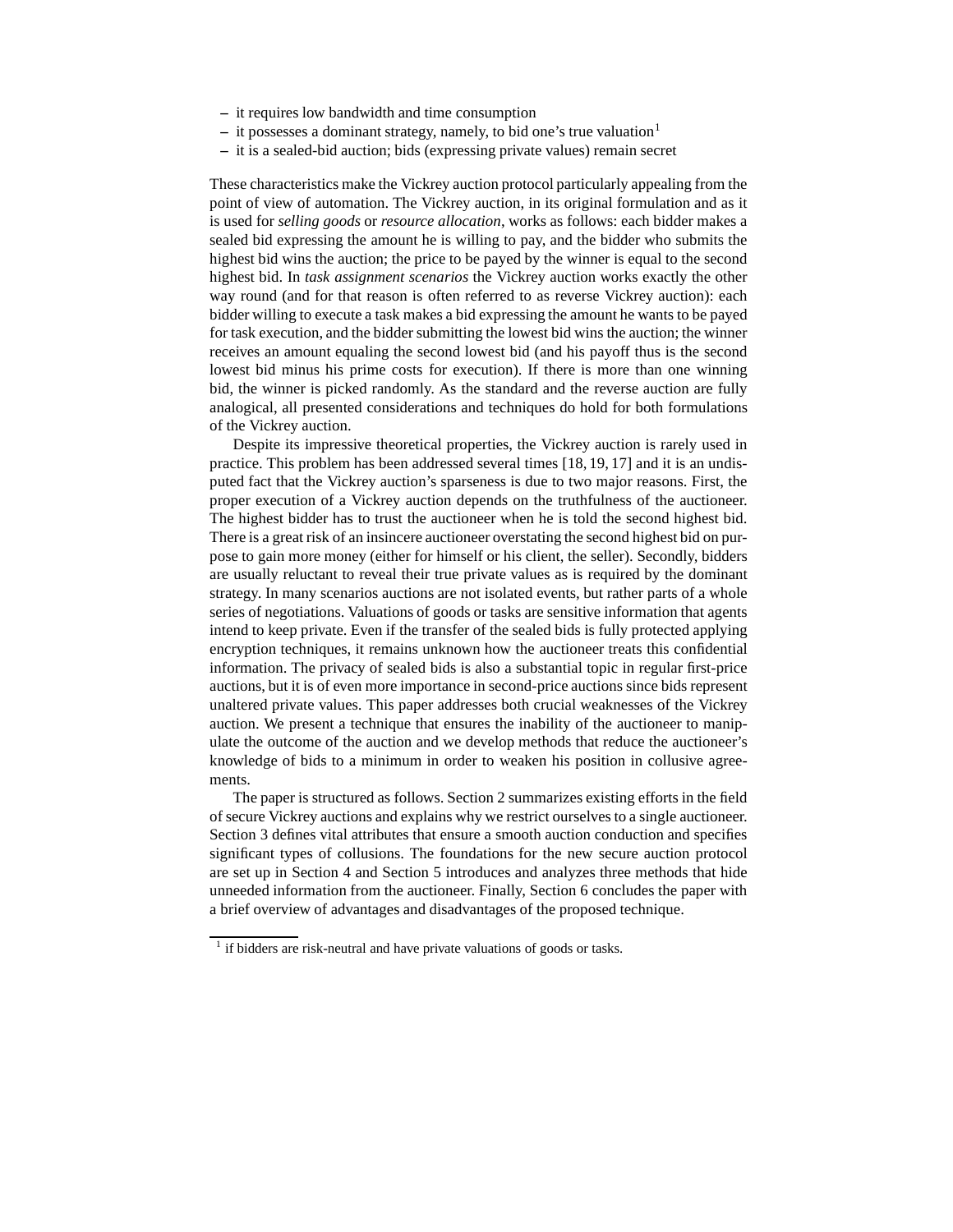# **2 Related Work**

Franklin and Reiter were among the first to address electronic auction security[7]. They covered many basic problems, combined cryptographic primitives such as secret sharing, digital cash and multicasts, and introduced their own primitive called "verifiable signature sharing".

There are only very few publications devoted to second-price auctions [8, 12, 11] and all of them (as most of the first-price auction papers  $[21, 1, 13, 10]$ ) rely on the (limited) security of distributed computation. This technique requires  $m$  auctioneers, out of which  $\lfloor \frac{m-1}{3} \rfloor$  must be trustworthy. Bidders send shares of their bids to each auctioneer. The auctioneers jointly compute the selling price without ever knowing a single bid. This is achieved by using sophisticated, but sometimes inefficient, techniques of secure multiparty function evaluation, mostly via distributed polynomials. However, a collusion of e.g., three out of five auctioneer servers can already exploit the bidders' trust. It would therefore be desirable to remove the trust in the auctioneer(s) entirely which is the main goal of this paper.

# **3 Properties of a secure Vickrey auction service**

We consider a situation where one seller and  $n$  bidders or buyers intend to come to an agreement on the selling of a good or task. The auctioneer is an agent that acts as an intermediary between the seller and the bidders and fixes the selling price. In the following, we will set up properties that are required for flawless conductions of second-price sealed-bid auctions. These properties are divided into two categories. The first one deals with the accurate execution of the auction (Figure 1) whereas the second one defines rules that guarantee the privacy of confidential information (Figure 2).

- **E1** The auctioneer is not capable of determining a false winner.
- **E2** The auctioneer is not capable of manipulating the selling price upwards.
- **E3** The auctioneer is not capable of manipulating the selling price downwards.
- **E4** The highest bidder cannot deny having made the highest bid.
- **E5** The second highest bidder cannot deny or alter his bid.
- **E6** The auction process cannot be paralyzed by malicious bidders.

**Fig. 1.** Auction properties (execution)

Figure 1 and 2 specify the properties of an ideal Vickrey auction. There is yet no protocol that meets all these demands and it seems arguable whether the second highest bid can actually be determined without revealing any information at all. Information that has to be revealed by the auctioneer should be kept to a minimum to prevent him from providing unauthorized persons with these sensitive data.

We will not consider the possibility of a malicious auctioneer, that is an auctioneer that deliberately hampers the auction mechanism. Under the assumption that **E1**-**E3** are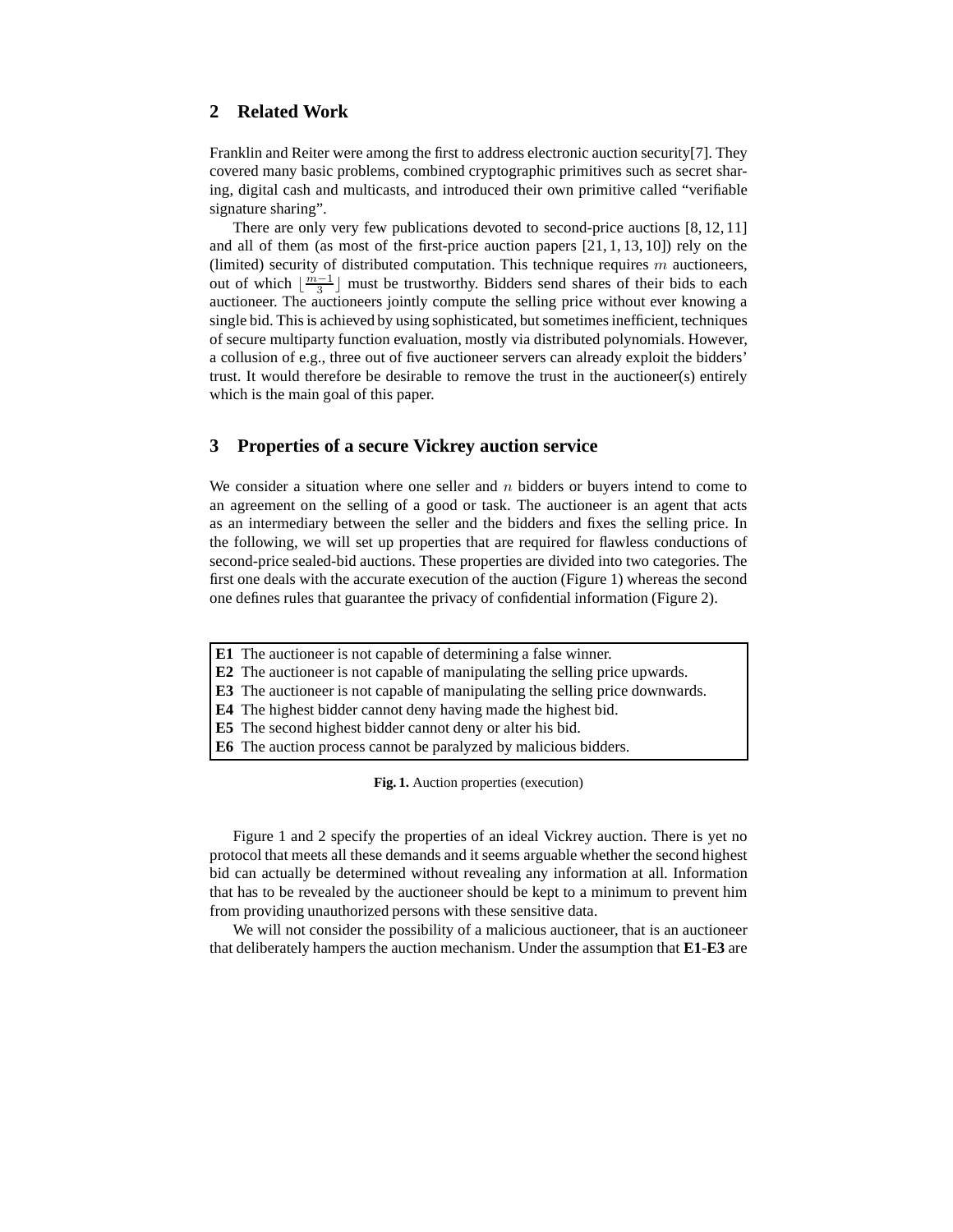- **P1** the bids and the corresponding bidders' identities are unknown prior to the opening of the bids.
- **P2** the bids and the corresponding bidders' identities remain unknown even after the auction process is finished (except the declaration of the second highest bid).

**Fig. 2.** Auction properties (privacy of information)

fulfilled, this behavior cannot result in an incorrect auction outcome, but only in no result at all. As a consequence, bidders could choose another auctioneer and re-auction the item. Furthermore, we will not approach the problem how to enforce the payment from the winning bidder. See [7] for a discussion of this issue involving electronic money. Besides, we assume that all bids are digitally signed and no bidder can act on the behalf of another.

An interesting question that arises when applying Vickrey auctions is which information has to be declared by the auctioneer after the bid submission and evaluation period is finished: the winner's identity, the selling price or both of the above?

It is inevitable to declare the winning price in a secure Vickrey auction protocol in order to prevent the auctioneer from awarding the contract to a bogus bidder. Each bidder can compare the declared price with his bid and complain if his bid is higher than the winning price and he has not been notified by the auctioneer. The bidder'sidentity, however, can normally be kept as a secret to the winner and the auctioneer. Yet, this requires that the declared selling price is undoubtedly the actual second highest bid.

To enable analysis of our auction protocol, we will consider every reasonable form of collusive agreements. We distinguish the following types of collusion:

- **–** auctioneer/seller (A/S)
- **–** auctioneer/bidder(s) (A/B)
- **–** bidder/bidder (B/B)

B/B collusion can be seen as the most common type of collusion. As the English auction, the Vickrey auction is in particular vulnerable to B/B collusions, i.e., agents that team up to eliminate rivalry, resulting in lower selling prices.

A classic example of A/S collusion is an auctioneer that overstates the second highest bid to increase the seller's revenue. Another important kind of A/S collusion is represented by an auctioneer that declares no or a non-existent winning bidder due to too low bids.

An often neglected form of collusion is A/B collusion, e.g., an auctioneer that collaborates with the winning bidder and therefore intends to understate the selling price. However, in most real-world scenarios, auctioneers gain a fraction of the selling price and A/B collusions do not seem to be realistic. We therefore consider it as a minor form of collusion.

Collusions involving the auctioneer (A/S and A/B) are of particular interest in secure auction protocols because they allow agents to receive sensitive information from the auctioneer.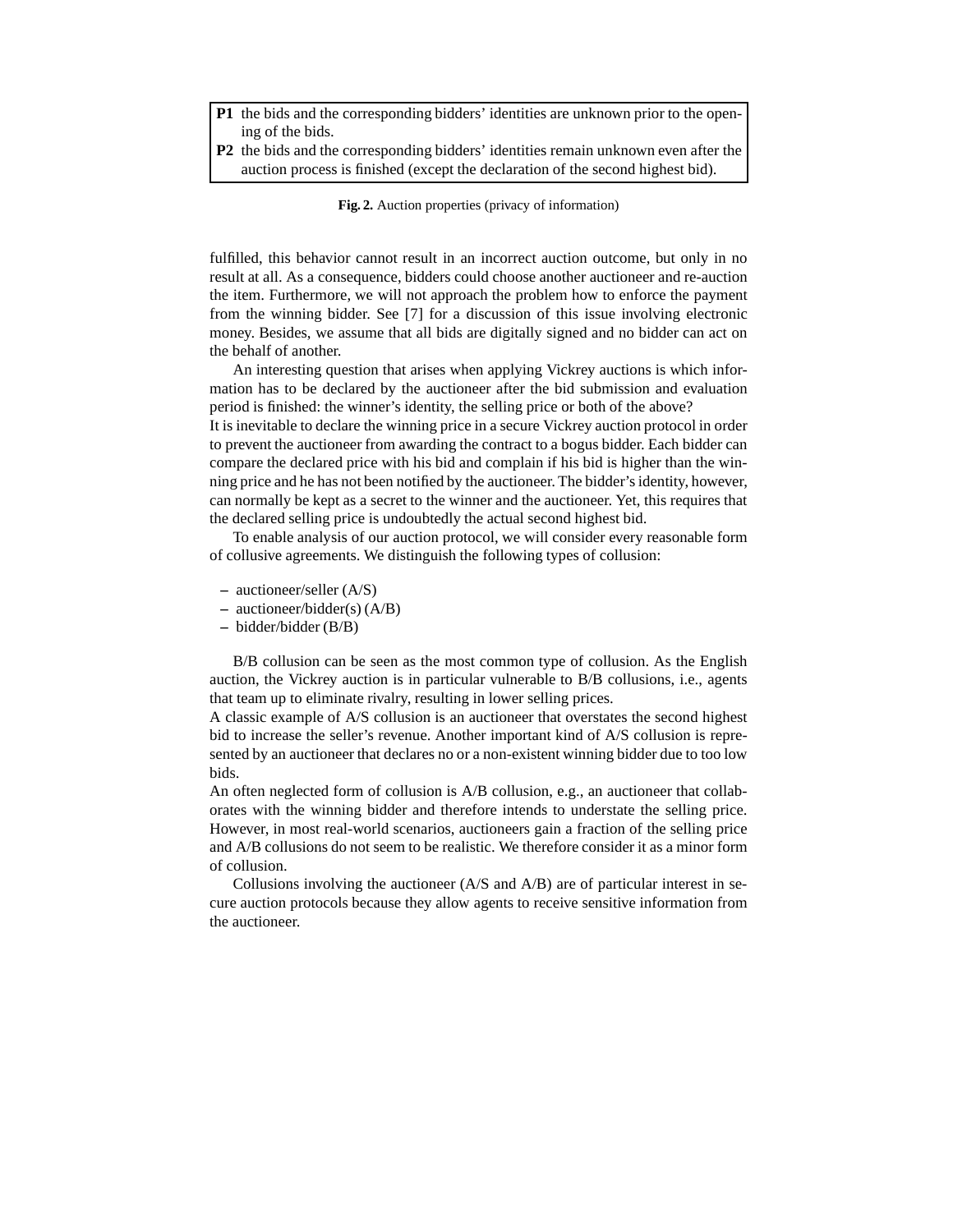# **4 Publishing encrypted bids**

As stated above, a bidder that won an auction cannot be sure whether the price the auctioneer tells him to pay is really the second highest bid. In the general case, he is even incapable of detecting whether the given price is one of the submitted bids, e.g., the auctioneer could make up a high bogus bid to increase the seller's revenue. A completely fake second-highest bid can be prevented by cryptographic signatures. However, this does not hinder a criminal auctioneer from having a bidder agent that submits a strategic bid *after* the auctioneer received and evaluated the other bids.

For this reason, it seems to be a good idea to divide the auction process into two parts. In the initial phase the auctioneer receives encrypted bids from the bidders and publishes the anonymized bids on a blackboard or via a multicast. The bids are encrypted by arbitrary personal keys created by each bidder. The auctioneer is not yet capable of opening the bids (**P1**).

The second phase starts after the submission deadline. As each bidder can observe the encrypted bids on the blackboard, the auctioneer is now unable to (undetectedly) alter existing or add fake bids. In the following, each bidder sends his key (masked with a random number to avoid bidder identification after the auction) to the auctioneer using public-key encryption. After having received the keys, the auctioneer secretly opens all bids, determines the second highest one and publishes the corresponding key. Additionally, he notifies the winning bidder and sets up the transaction.

This procedure voids the auctioneer's ability to change submitted bids or add bids after the submission deadline. Additionally, the auctioneer is incapable of overstating the selling price (**E2**). If the bidders are not collaborating with the auctioneer, they will detect the announcement of understated selling prices (**E3**). For instance, if the auctioneer deliberately declares the third highest bid as the selling price (to support the winning bidder), the second highest bidder observes this and can prove his claim by supplying his key.

However, if this bidder has no incentive to clarify the auction outcome, a collusion of the auctioneer and the two highest (or more) bidders ("A/B/B" collusion) can result in an undetectable understatement of the selling price. Another form of cheating in this protocol may occur when the auctioneer and a single bidder collude. The auctioneer can declare the highest bid as the selling price and his partner as the winner (violation of **E1**). However, the bidder has to pay more than he bid for the good, which he usually will not be willing to do. In an A/S collusion setting, the auctioneer could declare the highest bid as the selling price and secretly cancel the selling of the good, as all bidders assume another bidder won the auction. This can easily be prevented by publicly declaring the winner. All of the above problems (some of them are not relevant due to the rareness of A/B collusion) will be solved in the subsequent section.

As the protocol described is interactive, there is a problem when agents decide to inhibit the auction protocol by supplying no or false keys. We call this the *key denial* problem. It is impracticable to wait for each key forever because of **E6**. As a consequence, the auctioneer has to take measures if bidders are refusing to supply valid keys in time. Unfortunately, the key denial problem cannot simply be solved by withdrawing the undecryptable bids because a B/B collusion (that received private information from the auctioneer) can take advantage of this and understate the selling price. In order to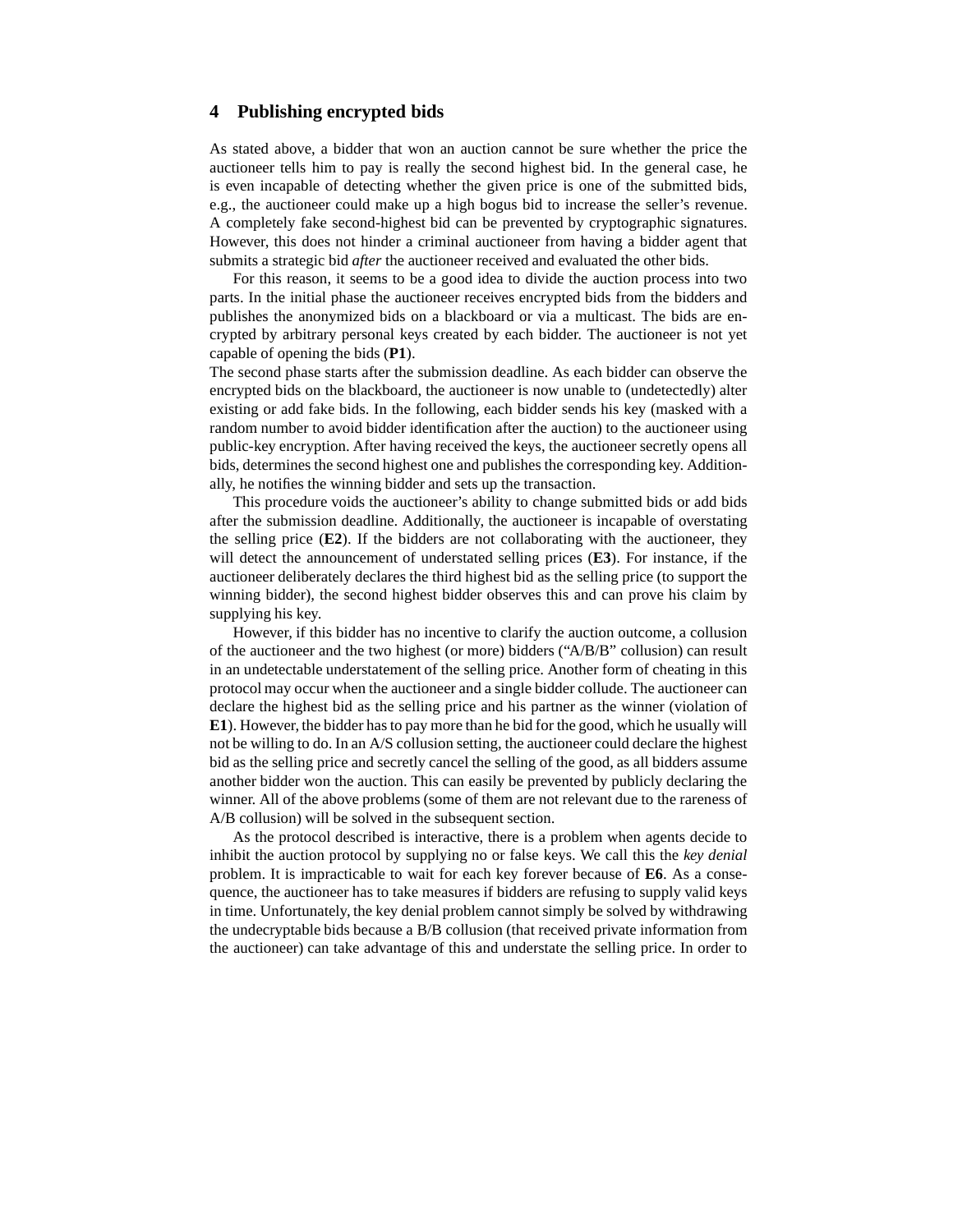assure a smooth auction process, uncooperative bidders have to be fined. As imposing sanctions for future auctions is not always feasible due to the anonymity in electronic marketplaces, a reasonable fine that allows easy implementation is to assign a *default bid* to incommoding bidders. In a setting where bidders receive confidential information from the auctioneer, there are two reasons for strategically denying a key: avoiding to win the auction due to an already opened second highest bid or manipulating the selling price after the highest bid has been opened. In the majority of auction environments, the default bid should be as high as possible. However, as the denial of a key will always falsify the actual auction outcome, a more rigorous measure is to fine the refusing bidder by voiding his bid and forcing him to pay a penalty. Obviously, this still does not meet the demands specified in **E4** and **E5**, but it can render the refusal of a key uneconomic.

### **5 Restriction of the auctioneer's knowledge**

Given the procedure of the previous section, the auctioneer is unable to alter the outcome of the auction by making up fake bids. What remains to be done is to restrain his ability to release confidential information (bids and their origins) and to prove that the price he declares is actually the second highest bid. We will achieve this by the iterative opening of binary bidding lists. First of all, we discretize the bid interval into k possible bids  $\{p_1, p_2 \ldots p_k\}$ . Each bidder submits a bidding list that consists of k binary values denoting whether he is willing to pay a given price or not. Every bit in this list is encrypted using a different, arbitrary key  $K_{ij}$  generated by the bidder. These bidding lists are put together to the so-called *bid matrix* (see Table 1) and are published on a blackboard like in the previous section. As usual the functions  $e(b, K)$  and  $d(b, K)$ encode and decode a bid  $b$  with key  $K$ , respectively. To ensure anonymity of revealed bids the columns on the blackboard are presented in random order. The goal is to find

|       | Bidder 1                                                                                                                                                                                                                              | Bidder 2           |  |                     |
|-------|---------------------------------------------------------------------------------------------------------------------------------------------------------------------------------------------------------------------------------------|--------------------|--|---------------------|
|       |                                                                                                                                                                                                                                       |                    |  |                     |
|       | $\begin{bmatrix} p_k \ p_{k-1} \ e(b_{1k}, K_{1k}) \ p_{k-1} \end{bmatrix} \begin{bmatrix} e(b_{2k}, K_{2k}) \ e(b_{2,k-1}, K_{2,k-1}) \end{bmatrix} \dots \begin{bmatrix} e(b_{nk}, K_{nk}) \ e(b_{n,k-1}, K_{n,k-1}) \end{bmatrix}$ |                    |  |                     |
|       |                                                                                                                                                                                                                                       |                    |  |                     |
| $p_1$ | $e(b_{11}, K_{11})$                                                                                                                                                                                                                   | $e(b_{21},K_{21})$ |  | $e(b_{n1}, K_{n1})$ |

**Table 1.** Bid matrix

an opening sequence that rapidly locates the second highest bid by revealing as little information as possible. Applying pre-defined sequence rules, the auctioneer requests key by key from the bidders until the second highest bid is undoubtedly detected.

After having found the second highest bid  $p_y$  at position  $(x, y)$ , the auctioneer publishes the *essential keys* E defined by the following equation.

 $E = \{K_{xy}\} \cup \{K_{i,\min(y+1,k)} \mid i \in \{1,2...n\}\}\$ 

Figure 3 shows an example bid matrix ( $n = 10$ ,  $k = 15$ ,  $p_1 = 5$ ,  $p_2 = 10 \dots p_{15} = 75$ ) and the keys to be published after the auction.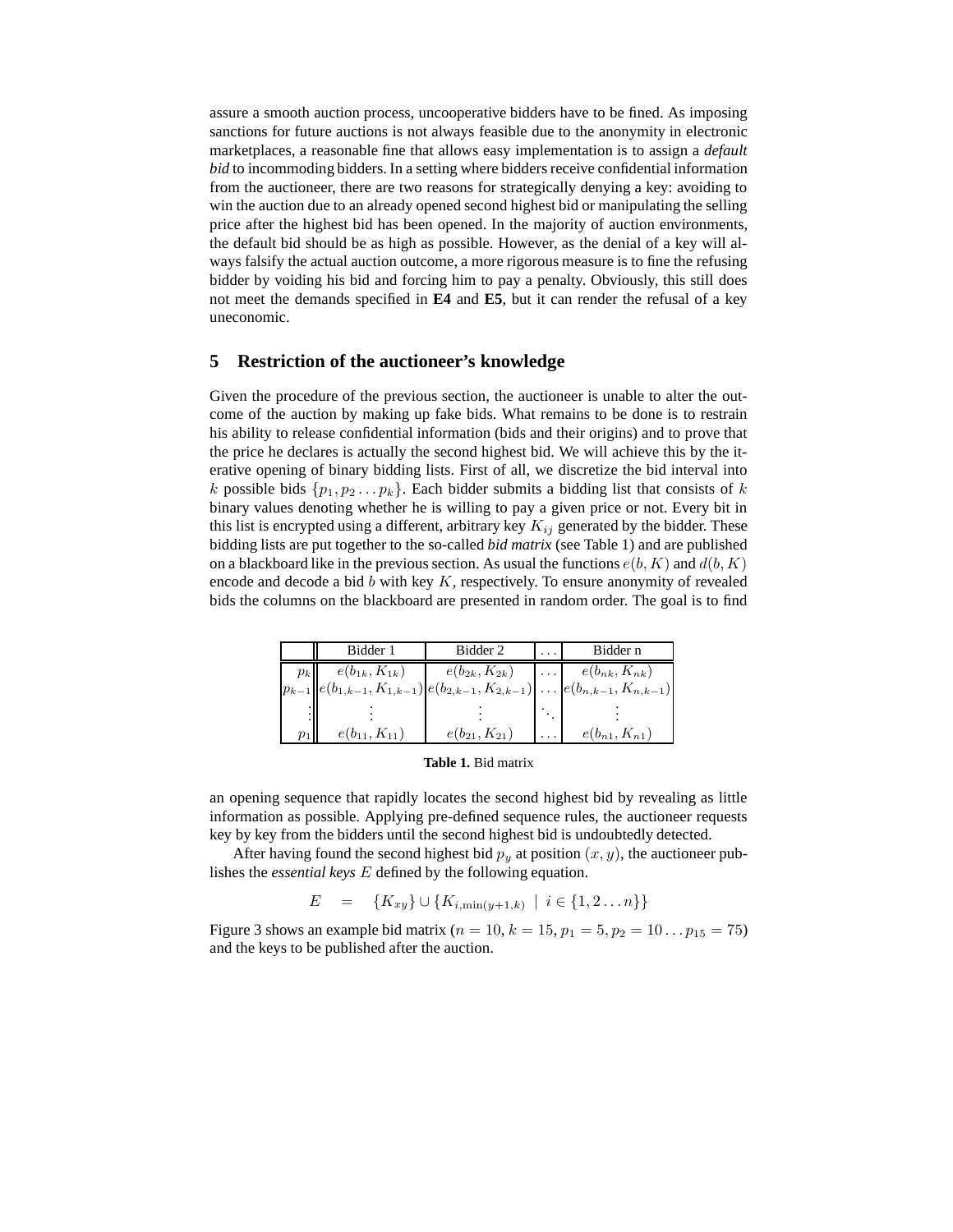This proves to all participants that the declared selling price is actually the second highest bid. As a consequence, conditions **E2** and **E3** are fulfilled. Of course, keys for negative bids lower than  $p_{y+1}$  and for positive bids higher than  $p_{y+1}$  can be used as well, but this would give the bidders more information than necessary. It has to be decided as the case arises if requesting some additional keys can be afforded. As the columns of the bid matrix are shuffled, the bidders cannot relate bids and bidders.



**Fig. 3.** Essential keys

In the following sections, we propose three different search procedures that locate and return the second highest bid. Each of them limits the auctioneer's knowledge of bids and their origins, resulting in a partial validity of **P2**.

Figure 4 formally summarizes the communication framework for the three procedures.

- $\circ$  PHASE 1: Each bidder i supplies an ordered list of k encrypted bids (each one encrypted with an arbitrary key  $K_{ij}$ ).
	- *Bid submission deadline* —
- **–** The auctioneer publishes the bidding lists on a blackboard (in random order).
- PHASE 2: The following steps are repeated until the auctioneer has detected the second highest bid and (if desired) until he has received all essential keys  $(E)$ .
	- 1. The auctioneer secretly<sup>1</sup> demands key  $K_{ij}$  from the corresponding bidder i (i and j are yielded by one of the algorithms in the subsequent sections).
	- 2. Bidder i sends  $K_{ij}$  and a random number encrypted with the auctioneer's public key. — *Key submission deadline* —
	- 3. The auctioneer verifies the key by attempting to decrypt  $b_{ij}$ . If the key is invalid or the bidder sent no key at all, a default bid is used and (if necessary) bidder  $i$  is fined.
- **–** The auctioneer publishes the keys in E (or another set of keys that proves the location of the second highest bid and the column of the winning bidder).
- **–** The seller and the winning bidder (who can identify himself by supplying the seller with all remaining keys of his column) get in contact and initiate the transaction.

1 e.g., by using public key encryption.

**Fig. 4.** Communication protocol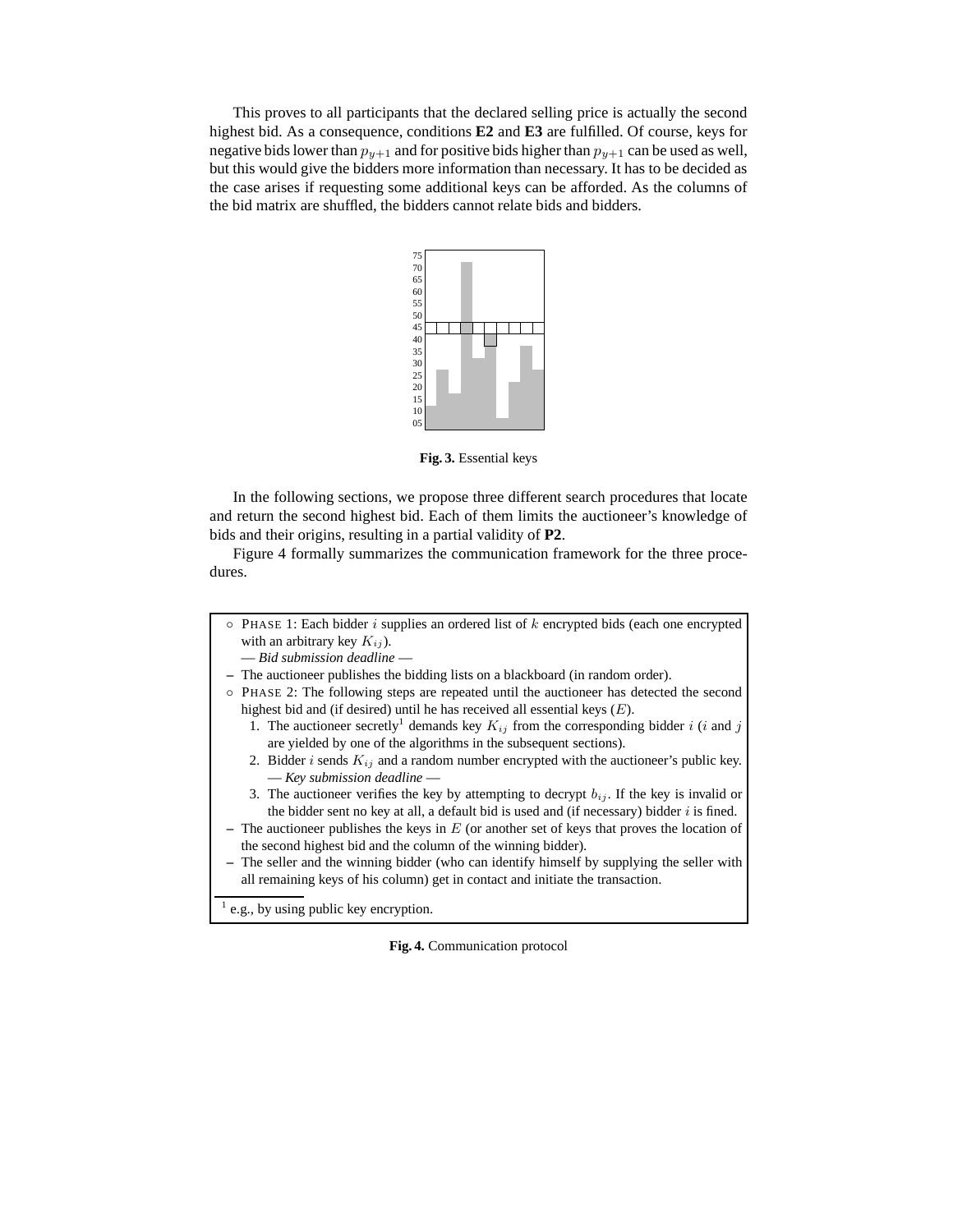#### **5.1 Downward bid search (**dbs**)**

A straight-forward method to open the bids is to start at the highest price and open each row of bids downwards until at least two bidders are willing to pay a given price. This is similar to a *second-price* Dutch (descending) auction [22]. The following algorithm fulfills this task. To save space, we use  $e_{ij} = e(b_{ij}, K_{ij})$  as an abbreviation for the encrypted bids and " $d(e_{ij}, K_{ij})$  = true" if a bid is positive. The algorithm is decomposed into two separate procedures (dbs and dbs2) because we will reuse the second procedure for another search technique in a subsequent section. Decrypted bids are denoted by numbered frames in the example bid matrix, thus illustrating the opening sequence. The search begins in the upper left corner of the bid matrix by evaluating dbs(1, $k$ ).

|                                                                                 | 75 | 01 | 02 <sub>1</sub> | 03 | 04 I | 05 | 06 | 07 | 08 | 09 | 10 |
|---------------------------------------------------------------------------------|----|----|-----------------|----|------|----|----|----|----|----|----|
|                                                                                 | 70 | 11 | 12              | 13 | 14   | 15 | 16 | 17 | 18 | 19 | 20 |
| <b>procedure</b> int dbs $(i, j)$<br>while $j > 0$ do                           | 65 | 21 | 22              | 23 |      | 24 | 25 | 26 | 27 | 28 | 29 |
| for $n$ times do<br>if $d(e_{ij}, K_{ij})$ = true then                          | 60 | 30 | 31              | 32 |      | 33 | 34 | 35 | 36 | 37 | 38 |
| return dbs2 $(i, j, \{i\})$<br>end if                                           | 55 | 39 | 40              | 41 |      | 42 | 43 | 44 | 45 | 46 | 47 |
| $i=i+1$<br>if $i > n$ then $i = 1$ endif                                        | 50 | 48 | 49              | 50 |      | 51 | 52 | 53 | 54 | 55 | 56 |
| end for<br>$j = j - 1$                                                          | 45 | 57 | 58              | 59 |      | 60 | 61 | 62 | 63 | 64 | 65 |
| end while                                                                       | 40 | 66 | 67 <sup>1</sup> | 68 |      | 69 | 70 |    |    |    |    |
| <b>procedure</b> int dbs2( <i>i</i> , <i>j</i> , <i>F</i> )<br>while $j > 0$ do | 35 |    |                 |    |      |    |    |    |    |    |    |
| for $n$ times do<br>if $i \notin F \wedge d(e_{ij}, K_{ij})$ = true then        | 30 |    |                 |    |      |    |    |    |    |    |    |
| return $j$<br>end if                                                            | 25 |    |                 |    |      |    |    |    |    |    |    |
| $i=i+1$                                                                         | 20 |    |                 |    |      |    |    |    |    |    |    |
| if $i > n$ then $i = 1$ endif<br>end for                                        | 15 |    |                 |    |      |    |    |    |    |    |    |
| $j = j - 1$<br>end while                                                        | 10 |    |                 |    |      |    |    |    |    |    |    |
|                                                                                 | 05 |    |                 |    |      |    |    |    |    |    |    |
|                                                                                 |    |    |                 |    |      |    |    |    |    |    |    |

The number of bids to open is  $O(nk)$ . After the decryption process, the auctioneer knows just two out of  $n$  bids (the highest and the mandatory second highest) and has no clue concerning the other bids. Furthermore, this search procedure has the advantage that the auctioneer is not capable of requesting more keys than he is allowed to (those beneath the declared selling price) without being detected afterwards. Please note that only the keys marked in Figure 3 are presented to the bidders.

Although, revealing only one private value may seem a fairly good result, a disadvantage of this procedure is that unfortunately the highest bid usually requires the highest secrecy of all bids.

Bids that cannot be resolved due to denied keys should not be treated as default binary bids (neither negative nor positive) as this would enable easy price manipulation. Assigning a penalty of  $p_i$  for an undecryptable bid  $b_{ij}$  seems to be an appropriate measure. Bidders cannot take advantage of submitting *inconsistent lists*, i.e., lists that do not represent a single bidding value as only the first occurrence of a positive bid counts.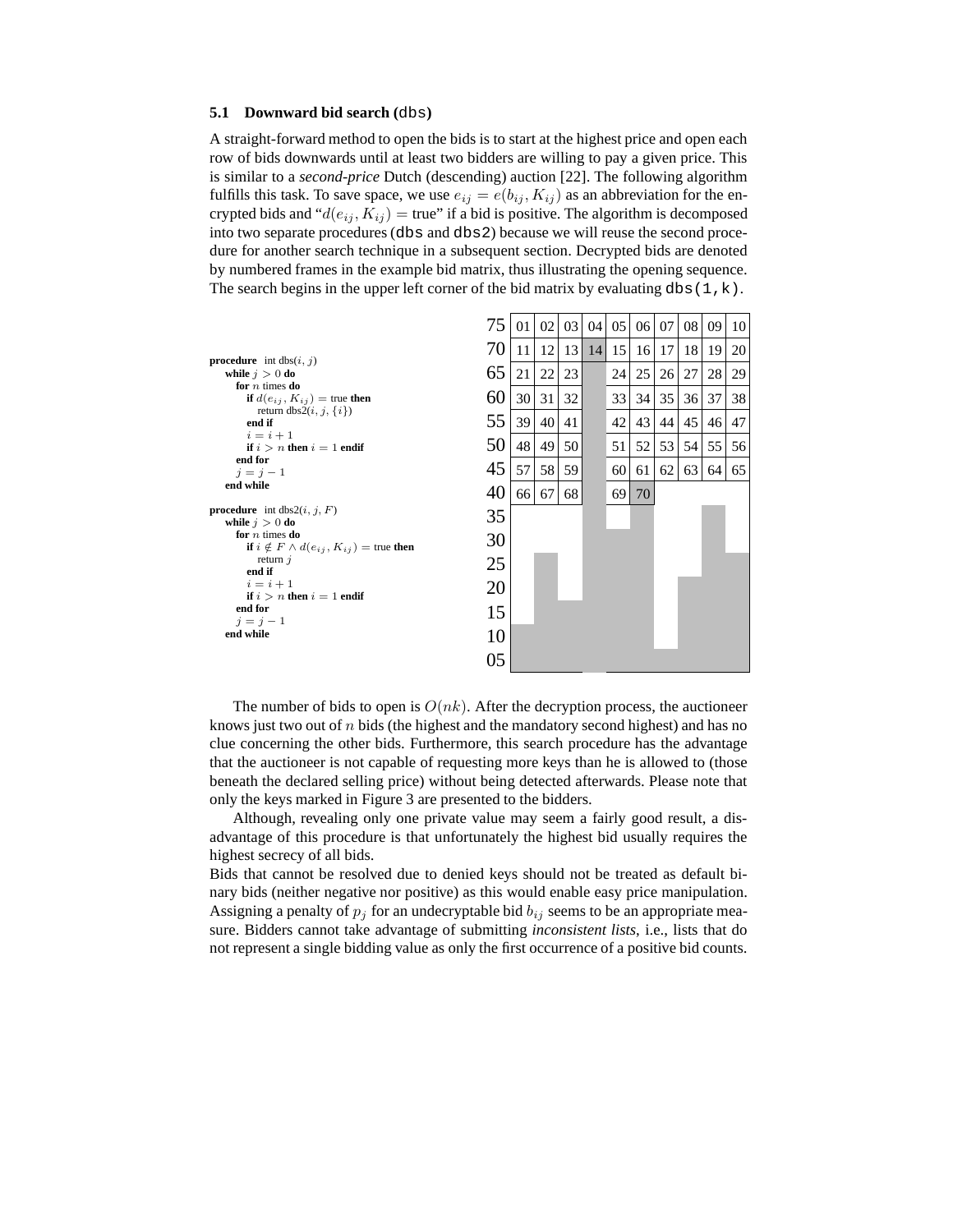#### **5.2 Upward bid search (**ubs**)**

The following algorithm avoids the revelation of the highest bid by opening low bids first. When searching upwards, the auctioneer can skip to the next higher row when at least one bidder is willing to pay at a given price. The skipping of a line must not be triggered by the same bidder for two times consecutively. This technique resembles an ascending auction, in particular an English auction. The search starts in the lower left corner of the bid matrix  $(ubs(1,1))$ .



This algorithm is significantly faster than dbs  $(O(\max(k, 2n)))$ . The auctioneer learns partial information about the losing bids and no information at all about the highest bid. This guarantees that the winning bid will remain secret even after the auction terminated. However, this type of bid searching may be unsuitable when  $k \gg n$ because it reveals too much information about losing bids. The lowest bid can be determined to be in an interval of at most  $n$  bids. As bidders drop out when the price rises, the higher bids can be specified more precisely. The third highest bid is barely hidden from the auctioneer after ubs has been executed. It has to be one out of two possible values.

The key denial problem can be addressed more generously when searching upwards. It is sufficient for almost all scenarios to assess the value of denied bids as negative. It should be noted that due to the randomized order of the columns in the bid matrix, it is fair to open bids in linear order.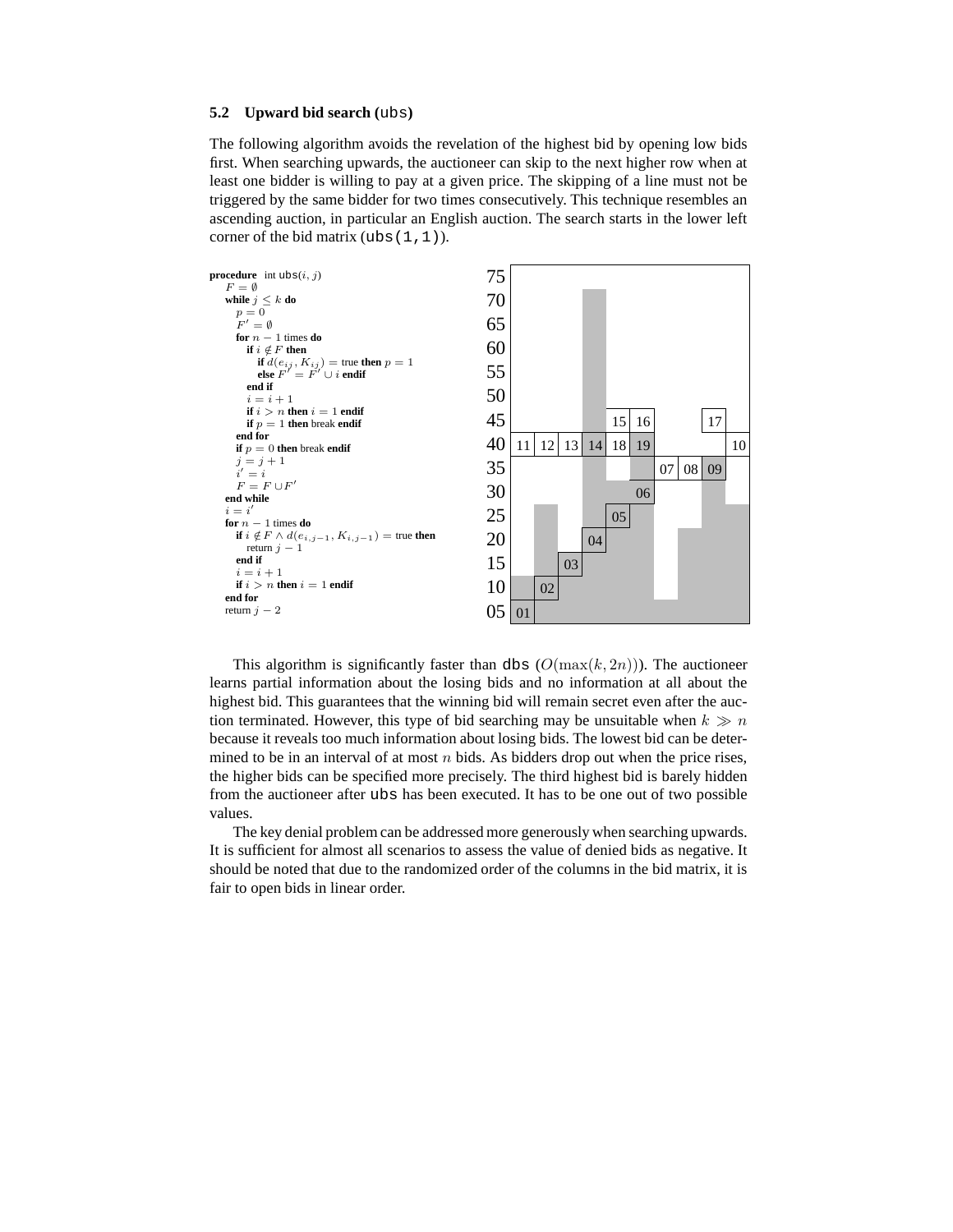#### **5.3 Binary bid search (**bbs**)**

Related to well-known standard binary search, bbs begins in the middle of an interval by opening consecutive bids. After two positive bids have been found, the row is finished and bbs is called recursively for the upper half of the interval. If, after having opened all bids in a row, none of them is positive, the search is continued recursively in the lower half. If exactly one positive bid is found, dbs2 is called from this point. dbs2 reveals no additional information, except the required second highest bid. The search is initiated by executing bbs  $(1,1,k,\emptyset)$ .



This method seems to be a good compromise between both previous techniques. Partial information about some bids is revealed, but this information is by far not as precise as the one revealed by ubs. Because this algorithm uses dbs2 to determine the second highest bid, it has the same round complexity as the downward bid search. Applying the binary search until the end would reduce the number of opened bids to  $O(n \log_2(k))$ , but this could reveal more information than needed. The search time can be further decreased by starting at the expected value of the second highest bid instead of the middle of the bid interval.

bbs is somewhat similar to the opening of bits in a standard binary representation of integers, but it has the advantage of uncovering less information.

It would be possible to execute this algorithm as an open-cry interactive auction. The auctioneer starts by asking the bidders in random order if they are willing to pay the price in the middle of the bidding interval. When two bidders accept the given price, he recursively performs this operation for the upper half of the interval. If all bidders reject the price, he continues with the lower half. In comparison with an open-exit English auction, this auction would have the advantages of lesser information revelation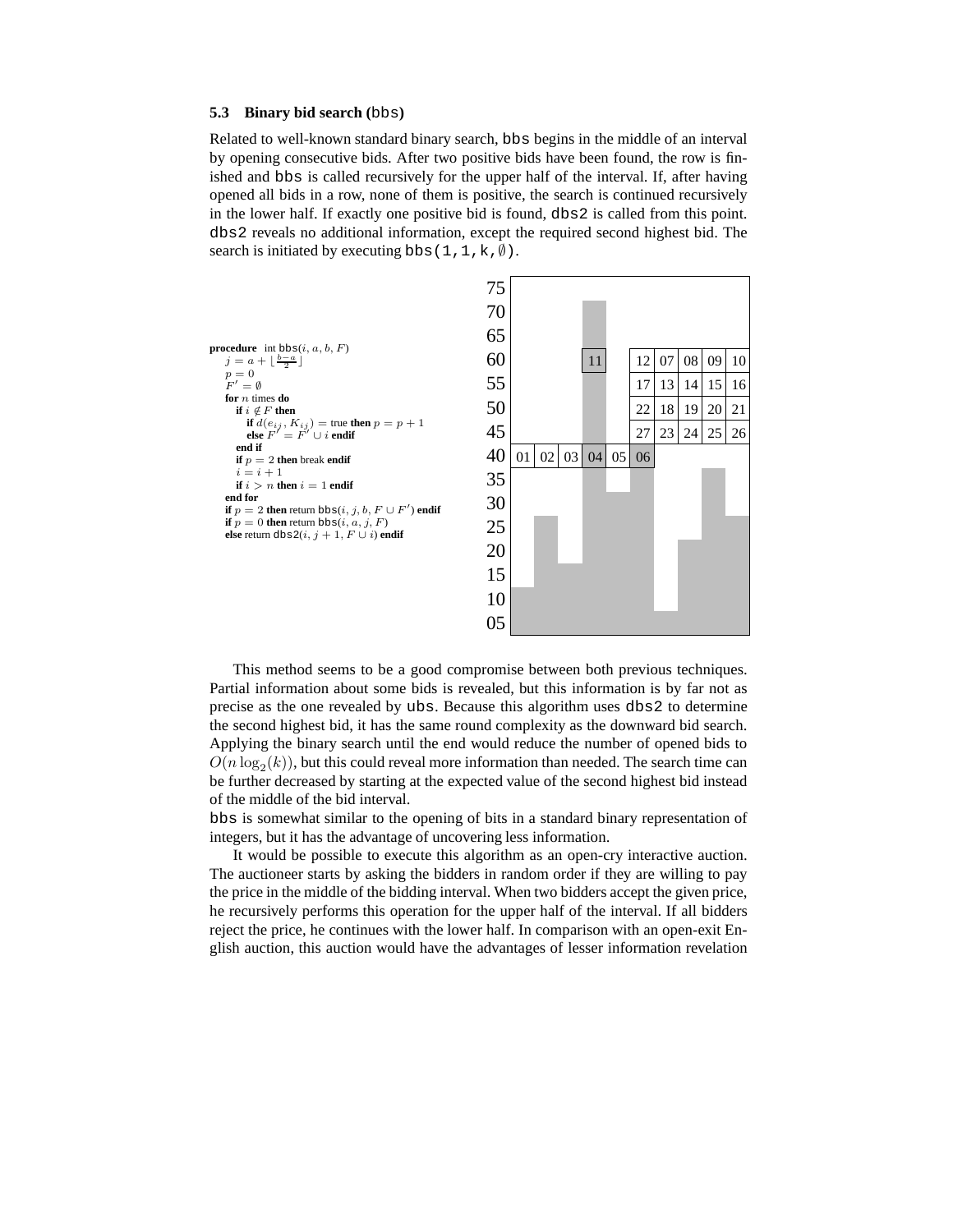and faster execution time. However, the downward search (after the winner has been determined) had to be omitted as pricing could easily be manipulated by bidder collusions.

## **6 Conclusion**

We presented a protocol that can be used in various ways to realize secure secondprice auctions with a single auctioneer. Using a blackboard that displays encrypted binary bids, the auctioneer cannot alter the auction outcome without being detected. The needed trust in the auctioneer not to reveal private information can be vastly reduced by three search methods that restrict the auctioneer's knowledge in different ways. In fact, the auctioneer is reduced to a mediator that has no means to influence the result of an auction. It is even possible to completely omit the auctioneer and implement the suggested protocols in an open fashion that allows the bidders to resolve the auction on their own. This would equate all bidders since no-one could benefit from secret information received from the auctioneer. On the other hand, an auctioneer can be useful to *try* to conceal the sensitive data, at least. The bid opening protocol is interactive, but as it prohibits strategic interaction, agents are urged to supply all requested keys. Our technique meets the demands specified in **E1**, **E2**, **E3**, **E6** and **P1**. Practical compliance with **E4** and **E5** can be obtained by imposing fines to uncooperative bidders. dbs, ubs and bbs are three different ways to ensure the partial validity of **P2**.

Thinking of open networks, it would be necessary to carry out camouflage communication between the auctioneer and the bidders to hinder a bidder from drawing conclusions from the sequence of key requests. A drawback of our protocol obviously lies in its interactivity. The price determination might require lengthy communication between the auctioneer and bidders. However, in many real-world scenarios, the utmost secrecy of bids is more important than a rapid execution time.

Obviously, the discretization of the bid interval represents a limitation, but as bid values do not have to be equidistant, arbitrary bid sets, e.g., logarithmic scales can be used as well and enable an efficient partitioning of the bid interval.

In contrast to most existing second-price auction protocols, the proposed protocols do not have difficulties in detecting ties, i.e., more than one equal maximum bids.

The three suggested search techniques clearly illustrate the equivalence of Vickrey, second-price Dutch and English auctions for private value bidders. In addition, the binary search procedure demonstrates a novel method to locate the second highest bid. In the future, we intend to further investigate this new type of secure sealed-bid auction realization, implement, and evaluate the proposed procedures.

## **References**

- 1. O. Baudron and J. Stern. Non-interactive private auctions. In *Pre-Proceedings of Financial Cryptography 2001*, pages 300–313, 2001.
- 2. F. Brandt, W. Brauer, and G. Weiß. Task assignment in multiagent systems based on Vickreytype auctioning and leveled commitment contracting. In M. Klusch and L. Kerschberg, editors, *Cooperative Information Agents IV*, volume 1860 of *Lecture Notes in Artificial Intelligence*, pages 95–106, Berlin et al., 2000. Springer-Verlag.